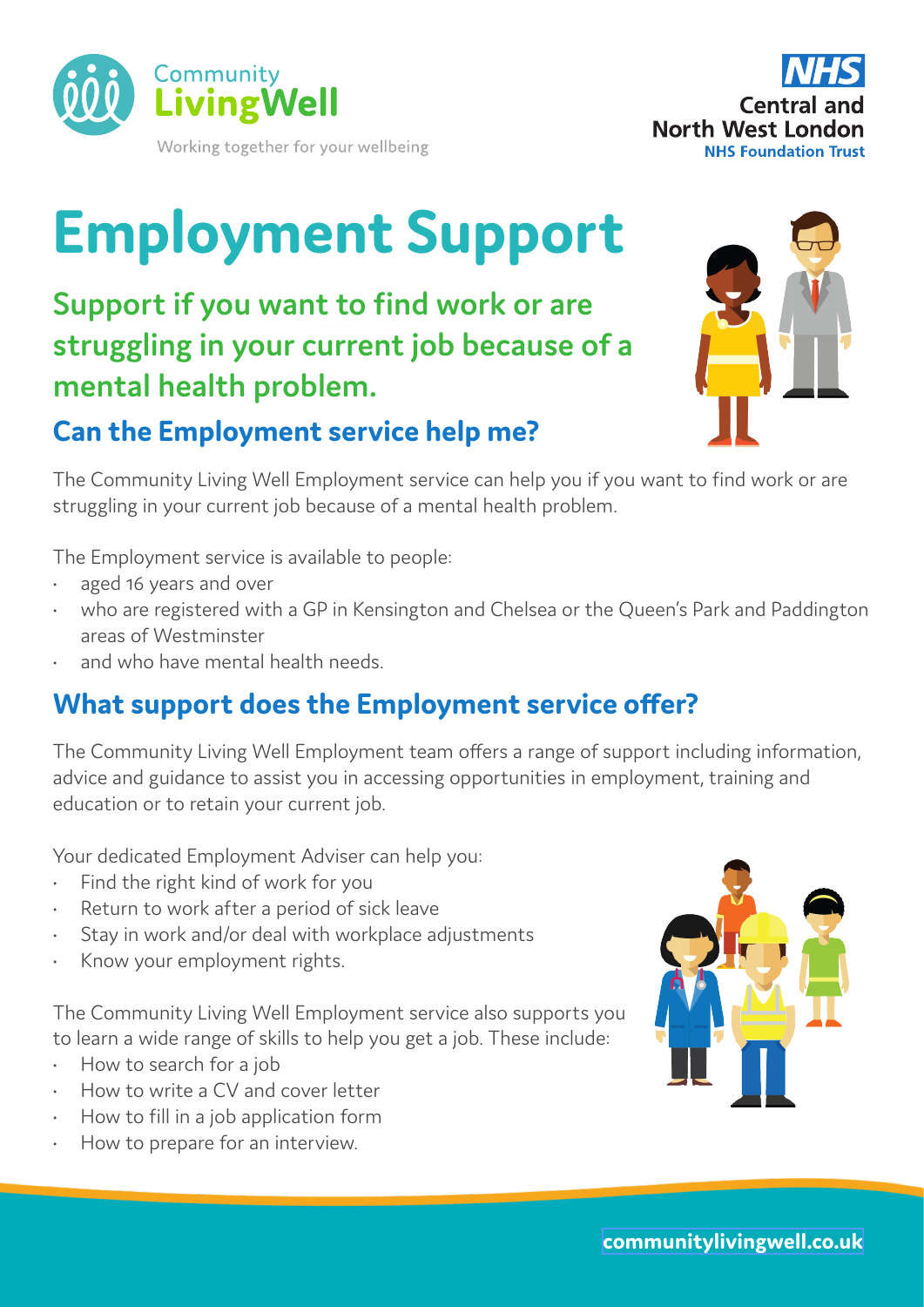## **How can I access Employment Support?**

You can refer yourself quickly and easily by:

- completing the form on our website **[communitylivingwell.co.uk](http://www.communitylivingwell.co.uk)**
- by calling **020 3317 4200**
- or email us at **[cnw-tr.clw@nhs.net](mailto:cnw-tr.clw%40nhs.net?subject=)**

Alternatively, you can ask your GP or other professional involved in your care to refer you to Community Living Well.

Community Living Well is a collaboration of NHS and voluntary sector partners. Employment Support is delivered by SMART (St Mary Abotts Rehabiliation and Training). SMART is a registered charity - No. 292787

# **More about the support available...**

## **If you need urgent assistance...**

#### **If you or someone you know needs immediate help with a mental health crisis...**

- call Central and North West London NHS Trust Single Point of Access (SPA) advice line free on **0800 0234 650** (24/7)
- or contact Samaritans free on **116 123**  (24/7) or email **[jo@samaritans.org](mailto:jo%40samaritans.org?subject=)**
- If a mental health crisis occurs when your service is closed (if you are an existing patient), or, if you are not an existing patient, your GP is closed, call Freephone **0800 0234 650** (open 24 hours a day, seven days a week) or email **[cnw-tr.spa@nhs.net](mailto:cnw-tr.spa%40nhs.net?subject=)**
- If you have already taken an overdose or injured yourself, dial 999

**Individual Support** - Whether you are looking for paid employment, work experience, volunteering or training, or you need support in your current job, your Employment Adviser will work with you to produce an action plan to help you identify your goals, the steps you need to take to achieve them, and any support needs you may have.

**Job Search** - We can help you to:

- Job search including identifying the best places to search for the type of work you are interested in
- Update your CV/Make a new CV
- Complete job application forms
- Prepare for job interviews
- Disclose your mental health difficulties to potential employers
- Understand your rights in the workplace.

#### **Work experience, volunteering, training and education**

If you are interested in volunteering or unpaid work experience your Employment Adviser can help you arrange a placement. Work experience or volunteering can be an essential part of your action plan. If you identify any training or further education that will help with your employment goals, your adviser can help you access this as well.

#### **Currently employed and need support in work/to return to work**

We can help you by:

- Identifying triggers of stress at work and look at possible adjustments
- Offering advice around relevant legislations (or refer you for legal advice if necessary)
- Negotiating with your employer for a phased return to work or amended duties.

The support we give is based around your individual situation.

continued...